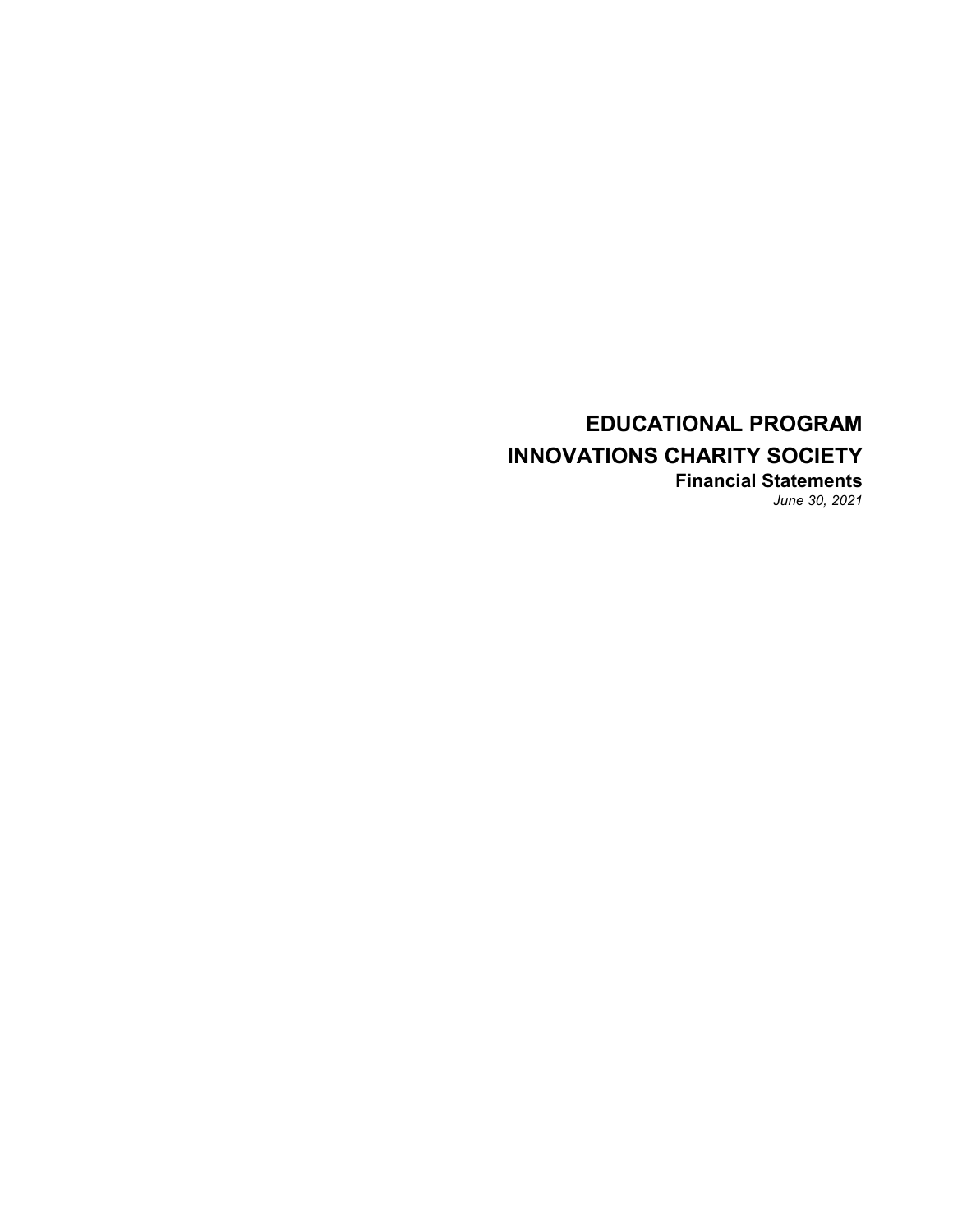

To the Directors of Educational Program Innovations Charity Society:

#### **Qualified Opinion**

We have audited the financial statements of Educational Program Innovations Charity Society (the "Society"), which comprise the statement of financial position as at June 30, 2021, and the statements of operations and change in net assets and cash flows for the year then ended, and notes to the financial statements, including a summary of significant accounting policies.

In our opinion, except for the effects of the matter described in the Basis for Qualified Opinion section of our report, the accompanying financial statements present fairly, in all material respects, the financial position of the Society as at June 30, 2021, and the results of its operations and its cash flows for the year then ended in accordance with Canadian accounting standards for not-for-profit organizations.

#### **Basis for Qualified Opinion**

In common with many not-for-profit organizations, the Society derives part of its revenues from donations, the completeness of which is not susceptible to satisfactory audit verification. Accordingly our verification of these revenues was limited to the amount recorded in the records of the Society and we were not able to determine whether any adjustments might be necessary to assets, revenues and excess of revenues over expenses.

We conducted our audit in accordance with Canadian generally accepted auditing standards. Our responsibilities under those standards are further described in the Auditor's Responsibilities for the Audit of the Financial Statements section of our report. We are independent of the Society in accordance with the ethical requirements that are relevant to our audit of the financial statements in Canada, and we have fulfilled our other ethical responsibilities in accordance with these requirements. We believe that the audit evidence we have obtained is sufficient and appropriate to provide a basis for our qualified opinion.

#### **Responsibilities of Management and Those Charged with Governance for the Financial Statements**

Management is responsible for the preparation and fair presentation of the financial statements in accordance with Canadian accounting standards for not-for-profit organizations, and for such internal control as management determines is necessary to enable the preparation of financial statements that are free from material misstatement, whether due to fraud or error.

In preparing the financial statements, management is responsible for assessing the Society's ability to continue as a going concern, disclosing, as applicable, matters related to going concern and using the going concern basis of accounting unless management either intends to liquidate the Society or to cease operations, or has no realistic alternative but to do so.

Those charged with governance are responsible for overseeing the Society's financial reporting process.

#### **Auditor's Responsibilities for the Audit of the Financial Statements**

Our objectives are to obtain reasonable assurance about whether the financial statements as a whole are free from material misstatement, whether due to fraud or error, and to issue an auditor's report that includes our opinion. Reasonable assurance is a high level of assurance, but is not a guarantee that an audit conducted in accordance with Canadian generally accepted auditing standards will always detect a material misstatement when it exists. Misstatements can arise from fraud or error and are considered material if, individually or in the aggregate, they could reasonably be expected to influence the economic decisions of users taken on the basis of these financial statements.

As part of an audit in accordance with Canadian generally accepted auditing standards, we exercise professional judgment and maintain professional skepticism throughout the audit. We also:

 Identify and assess the risks of material misstatement of the financial statements, whether due to fraud or error, design and perform audit procedures responsive to those risks, and obtain audit evidence that is sufficient and appropriate to provide a basis for our opinion. The risk of not detecting a material misstatement resulting from fraud is higher than for one resulting from error, as fraud may involve collusion, forgery, intentional omissions, misrepresentations, or the override of internal control.



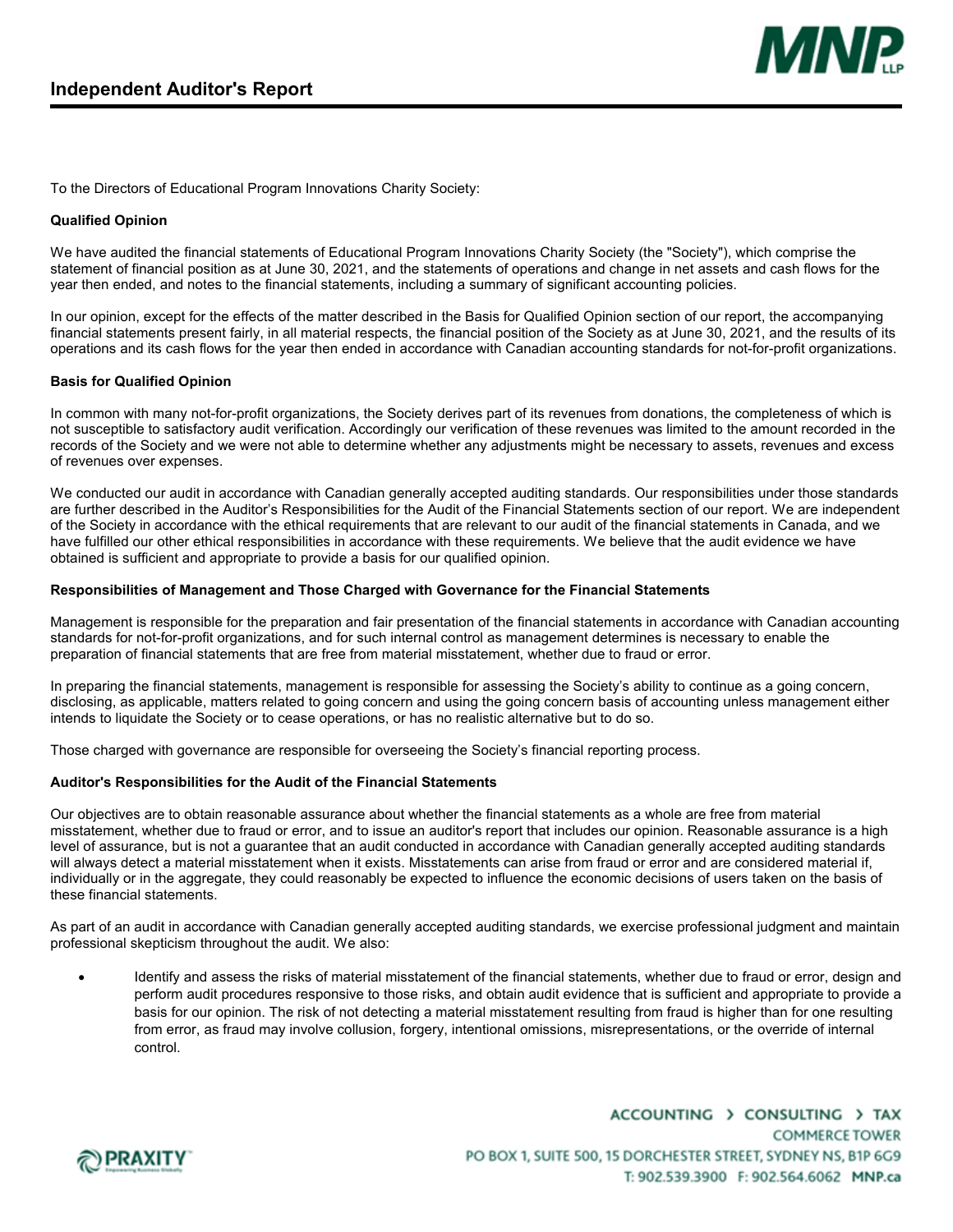- Obtain an understanding of internal control relevant to the audit in order to design audit procedures that are appropriate in the circumstances, but not for the purpose of expressing an opinion on the effectiveness of the Society's internal control.
- Evaluate the appropriateness of accounting policies used and the reasonableness of accounting estimates and related disclosures made by management.
- Conclude on the appropriateness of management's use of the going concern basis of accounting and, based on the audit evidence obtained, whether a material uncertainty exists related to events or conditions that may cast significant doubt on the Society's ability to continue as a going concern. If we conclude that a material uncertainty exists, we are required to draw attention in our auditor's report to the related disclosures in the financial statements or, if such disclosures are inadequate, to modify our opinion. Our conclusions are based on the audit evidence obtained up to the date of our auditor's report. However, future events or conditions may cause the Society to cease to continue as a going concern.

We communicate with those charged with governance regarding, among other matters, the planned scope and timing of the audit and significant audit findings, including any significant deficiencies in internal control that we identify during our audit.

Sydney, Nova Scotia

MNPLLP

October 18, 2021 Chartered Professional Accountants

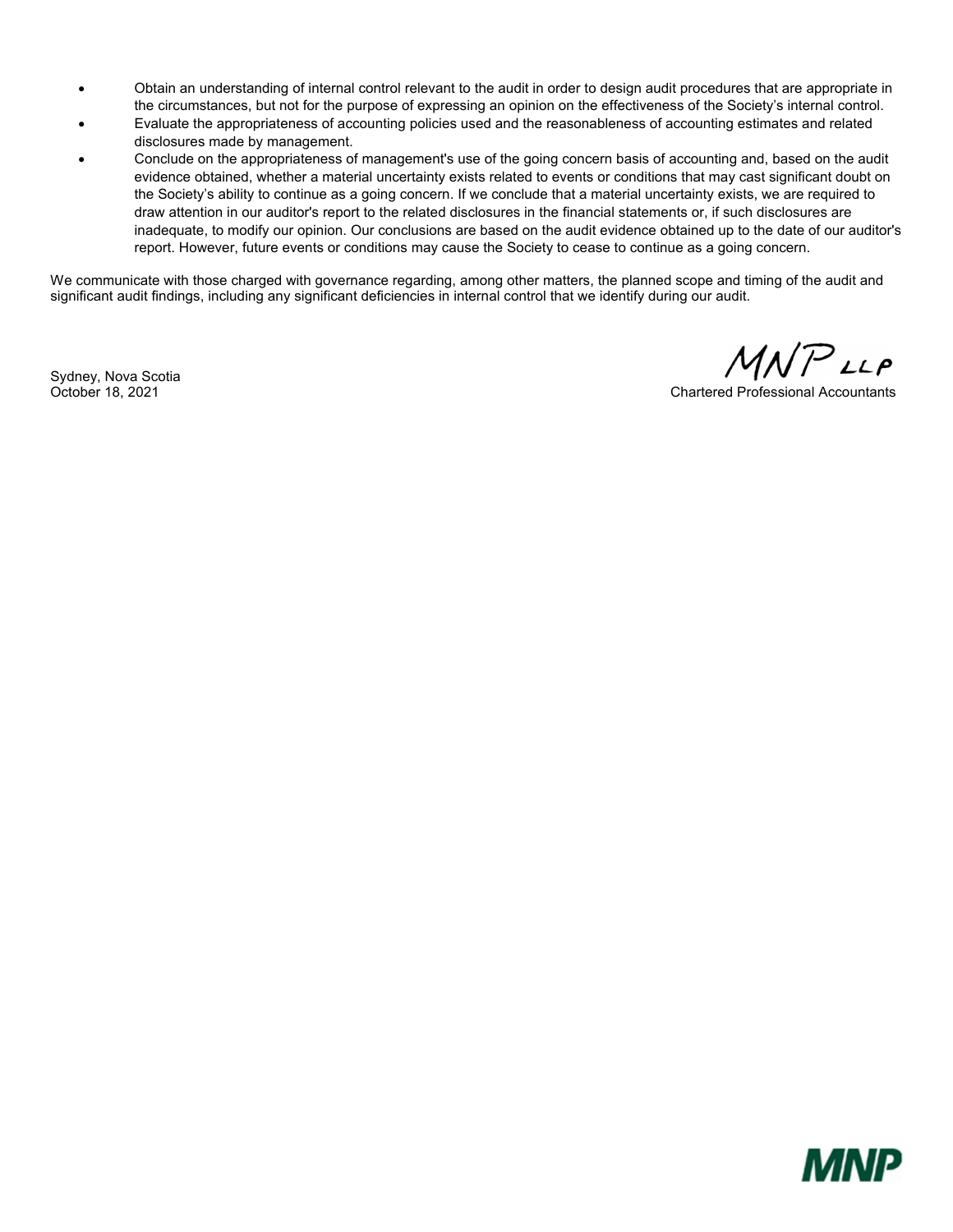Statement of Financial Position

June 30, 2021, with comparative figures for 2020

|                                                                                                                                                  | 2021                                   | 2020                                            |
|--------------------------------------------------------------------------------------------------------------------------------------------------|----------------------------------------|-------------------------------------------------|
| <b>ASSETS</b>                                                                                                                                    |                                        |                                                 |
| <b>Current assets</b><br>Cash<br>Short-term investments (note 2)<br>Funding receivable<br>Harmonized sales taxes recoverable<br>Prepaid expenses | \$<br>40,569<br>88,319<br>1,394<br>852 | \$<br>34,002<br>65,228<br>8,750<br>3,517<br>852 |
|                                                                                                                                                  | \$<br>131,134                          | \$<br>112,349                                   |
| <b>LIABILITIES</b>                                                                                                                               |                                        |                                                 |
| <b>Current liabilities</b><br>Accounts payable and accrued liabilities<br>Deferred revenue                                                       | \$<br>5,391<br>16,750<br>22,141        | \$<br>10,134<br>17,725<br>27,859                |
| <b>NET ASSETS</b>                                                                                                                                |                                        |                                                 |
| Unrestricted                                                                                                                                     | 108,993                                | 84,490                                          |
|                                                                                                                                                  | \$<br>131,134                          | \$<br>112,349                                   |

See accompanying notes to financial statements.

On behalf of the Board:

**Director** Director

**Director** Director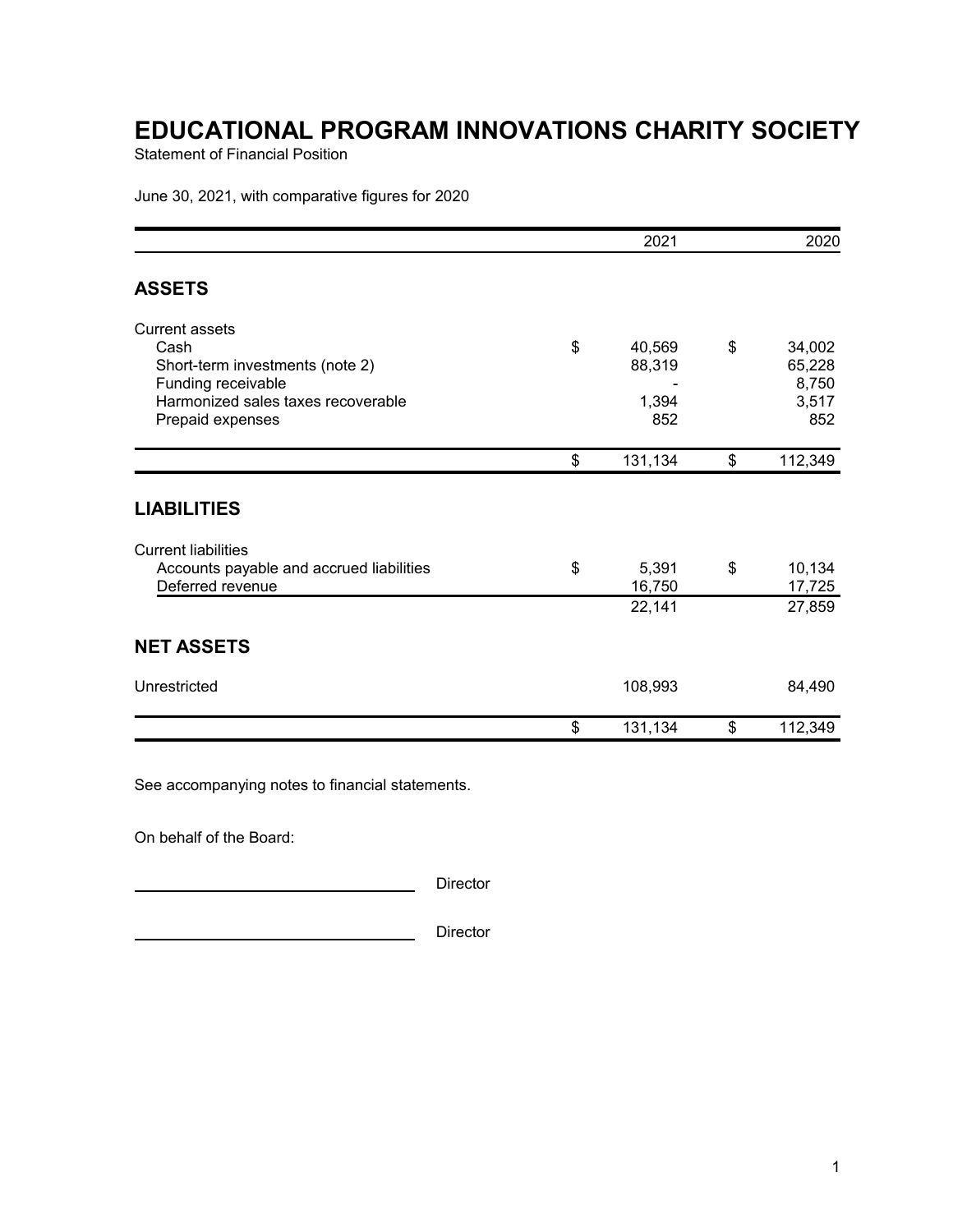Statement of Operations and Change in Net Assets

Year ended June 30, 2021, with comparative figures for 2020

|                                                          |    | 2021      |    | 2020      |  |  |
|----------------------------------------------------------|----|-----------|----|-----------|--|--|
| <b>REVENUES</b>                                          |    |           |    |           |  |  |
| Province of Nova Scotia                                  | \$ | 61,475    | \$ | 61,475    |  |  |
| Law Foundation of Nova Scotia                            |    | 47,500    |    | 45,710    |  |  |
| United Way of Cape Breton                                |    | 38,507    |    | 35,000    |  |  |
| Donations                                                |    | 30,059    |    | 14,607    |  |  |
| Other contributions                                      |    | 20,550    |    | 23,000    |  |  |
| Fundraising                                              |    |           |    | 1,057     |  |  |
| Investment income (loss)                                 |    | (26, 657) |    | 3,748     |  |  |
|                                                          |    | 171,434   |    | 184,597   |  |  |
| <b>EXPENSES</b>                                          |    |           |    |           |  |  |
| Wages and benefits                                       |    | 160,044   |    | 124,951   |  |  |
| Transportation                                           |    | 5,654     |    | 4,774     |  |  |
| Program development                                      |    | 4,554     |    | 4,228     |  |  |
| Professional fees                                        |    | 4,455     |    | 4,100     |  |  |
| <b>Nutrition</b>                                         |    | 4,184     |    | 4,437     |  |  |
| <b>Materials</b>                                         |    | 3,114     |    | 657       |  |  |
| Scholarships                                             |    | 3,000     |    | 3,000     |  |  |
| Insurance                                                |    | 1,768     |    | 1,850     |  |  |
| Unrecoverable HST                                        |    | 1,222     |    | 1,069     |  |  |
| Telephone                                                |    | 852       |    | 743       |  |  |
| Office                                                   |    | 843       |    | 2,448     |  |  |
| Facility rent                                            |    | 750       |    |           |  |  |
| <b>Bank charges</b>                                      |    | 259       |    | 197       |  |  |
| Workshop and training                                    |    | 173       |    | 3,395     |  |  |
| Dues and fees                                            |    | 144       |    | 31        |  |  |
| Small equipment                                          |    | 60        |    | 215       |  |  |
| Donations                                                |    |           |    | 1,000     |  |  |
| Directors' travel                                        |    |           |    | 900       |  |  |
|                                                          |    | 191,076   |    | 157,995   |  |  |
| Excess (deficiency) of revenues over expenses before the |    |           |    |           |  |  |
| undernoted                                               |    | (19, 642) |    | 26,602    |  |  |
| Unrealized gain (loss) on change in fair market value of |    |           |    |           |  |  |
| investments                                              |    | 44,145    |    | (13, 318) |  |  |
| <b>EXCESS OF REVENUES OVER EXPENSES</b>                  |    | 24,503    |    |           |  |  |
| <b>NET ASSETS, BEGINNING OF YEAR</b>                     |    | 84,490    |    | 71,206    |  |  |
| NET ASSETS, END OF YEAR                                  | \$ | 108,993   | \$ | 84,490    |  |  |

See accompanying notes to financial statements.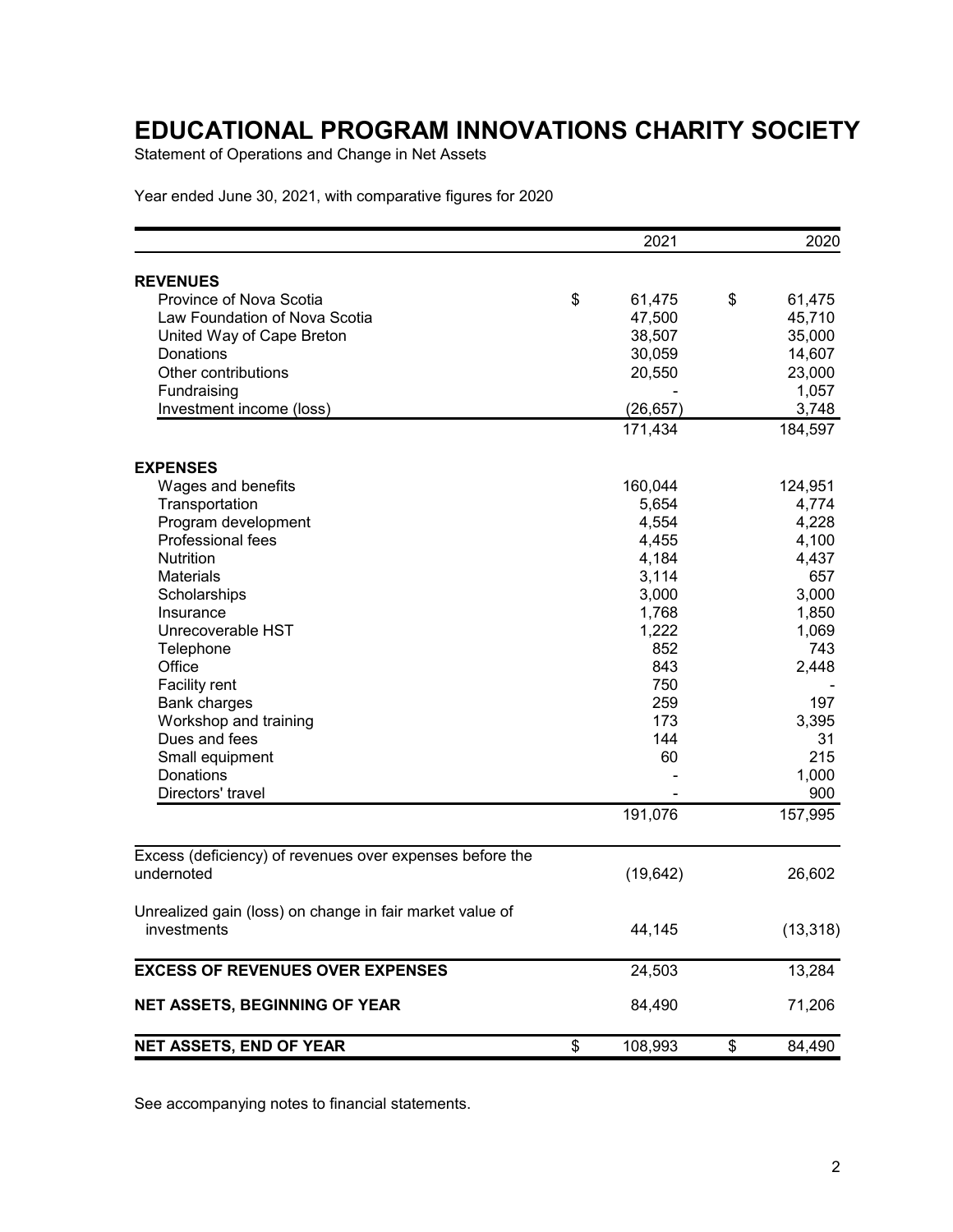Statement of Cash Flows

Year ended June 30, 2021, with comparative figures for 2020

| 2021         |                                                                                   | 2020     |
|--------------|-----------------------------------------------------------------------------------|----------|
|              |                                                                                   |          |
| \$<br>24,503 | \$                                                                                | 13,284   |
|              |                                                                                   |          |
|              |                                                                                   |          |
|              |                                                                                   | 13,318   |
|              |                                                                                   |          |
|              |                                                                                   | (8,750)  |
|              |                                                                                   |          |
|              |                                                                                   | (1,070)  |
|              |                                                                                   | 4,828    |
|              |                                                                                   | (17,525) |
|              |                                                                                   | 4,085    |
|              |                                                                                   |          |
|              |                                                                                   |          |
|              |                                                                                   | (11,560) |
|              |                                                                                   |          |
| 6,567        |                                                                                   | (7, 475) |
| 34,002       |                                                                                   | 41,477   |
|              |                                                                                   | 34,002   |
| \$           | (44, 145)<br>8,750<br>2.123<br>(4, 743)<br>(975)<br>(14, 487)<br>21,054<br>40,569 | \$       |

See accompanying notes to financial statements.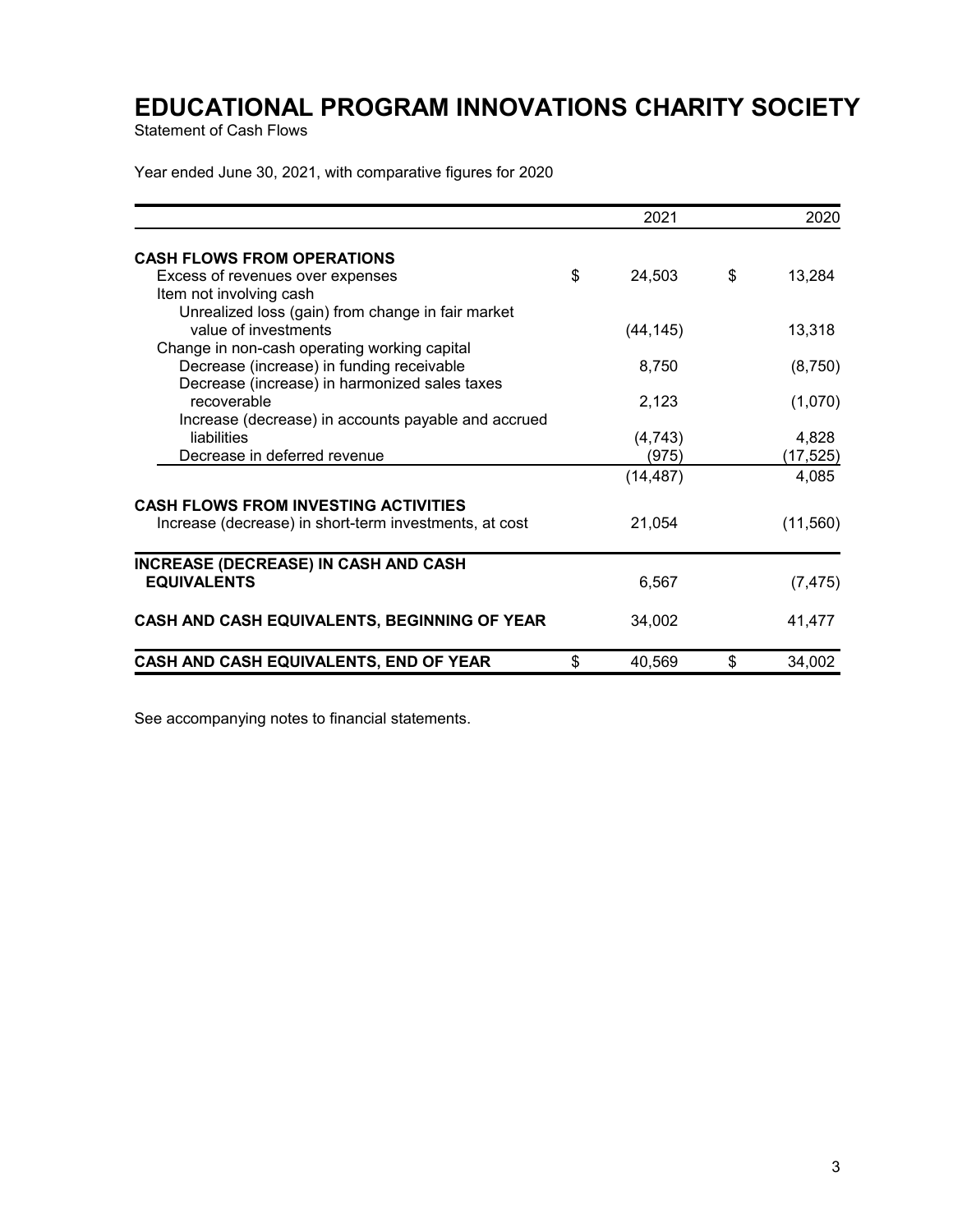Notes to Financial Statements

Year ended June 30, 2021

Educational Program Innovations Charity Society (the "Society") is incorporated under the Nova Scotia Companies Act as a Company limited. The principal activity is to provide and promote educational advancement opportunities for the disadvantaged through new educational initiatives and the enhancements of currently successful educational programs. The Society is a registered charity and is exempt from income taxes.

### **1. SIGNIFICANT ACCOUNTING POLICIES**

(a) Basis of presentation

These financial statements have been prepared in accordance with Canadian accounting standards for not-for-profit organizations.

(b) Cash and cash equivalents

Cash and cash equivalents consist of cash on hand and cash in bank accounts.

(c) Investments

Investments are carried at fair market value. Changes in fair market value are recorded on the statement of operations and changes in net assets.

(d) Capital assets

Capital assets over \$2,000 are capitalized in the period of acquisition and amounts under \$2,000 are expensed in the period of acquisition.

(e) Revenue recognition

The Society follows the deferral method of accounting for contributions.

Unrestricted contributions are recognized as revenue when received or receivable if the amount to be received can be reasonably estimated and collection is reasonably assured.

Restricted contributions are recognized as revenue in the period in which the related expenses are recognized.

Investment income is recognized as revenue when earned.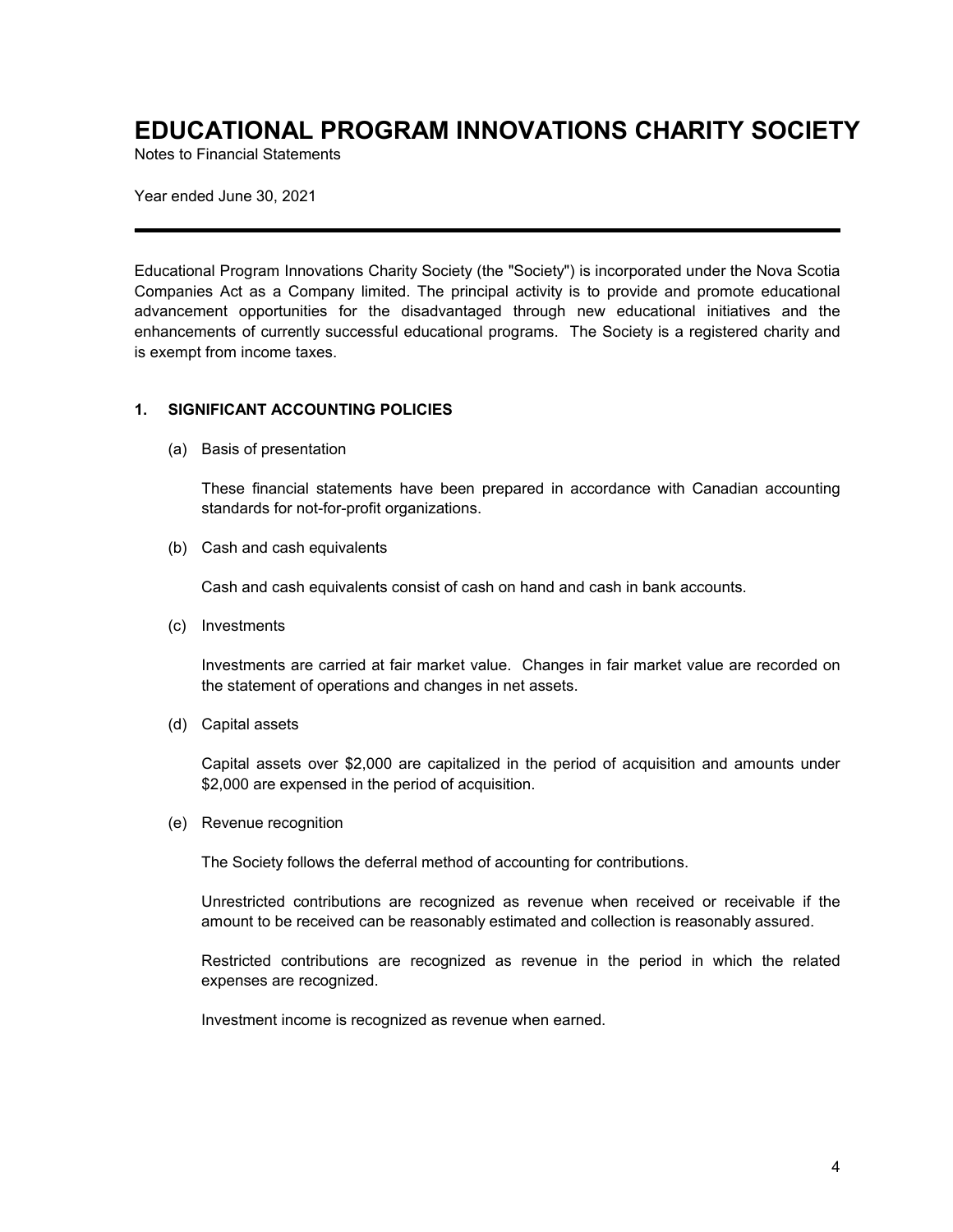Notes to Financial Statements (continued)

Year ended June 30, 2021

### **1. SIGNIFICANT ACCOUNTING POLICIES (continued)**

(f) Financial instruments

#### **Measurement of financial instruments**

The Society initially measures its financial assets and financial liabilities at fair value and subsequently measures all its financial assets and financial liabilities at amortized cost, except short-term investments and marketable securities. These are subsequently measured at fair market value with any changes recorded on the statement of operations and change in net assets.

Financial assets measured at amortized cost includes cash and funding receivable.

Financial liabilities measured at amortized cost include accounts payable and accrued liabilities.

#### **Impairment**

Financial assets measured at cost or amortized cost are tested for impairment when there are indicators of impairment. The amount of the write-down is recognized in income. A previously recognized impairment loss may be reversed to the extent of the improvement, directly or by adjusting the allowance account, provided it is no greater than the amount that would have been reported at the date of the reversal had the impairment not been recognized previously. The amount of the reversal is recognized in income.

Unless otherwise noted, the Society is not exposed to significant credit, market or liquidity risk arising from these instruments.

(g) Use of estimates

The preparation of financial statements requires management to make estimates and assumptions that affect the reported amounts of assets and liabilities and disclosure of contingent assets and liabilities at the date of the financial statements and the reported amounts of revenues and expenses during the reporting periods. Significant items subject to such management estimates and assumptions includes the valuation of funding receivable. Actual results could differ from those estimates.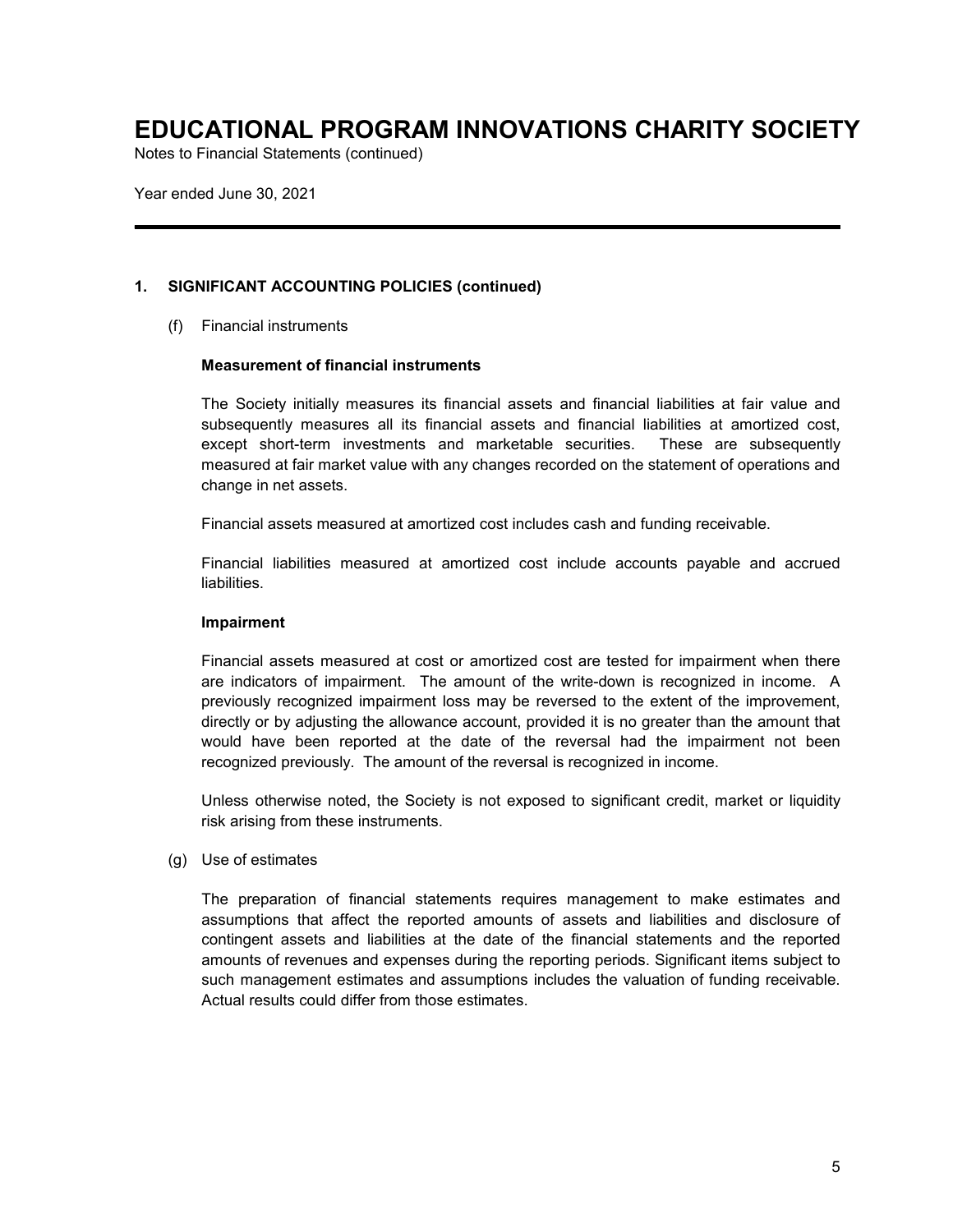Notes to Financial Statements (continued)

Year ended June 30, 2021

#### **2. SHORT-TERM INVESTMENTS**

|                                  |                              |    | 2021            |     |                |     | 2020                 |  |
|----------------------------------|------------------------------|----|-----------------|-----|----------------|-----|----------------------|--|
|                                  | Fair market<br>Cost<br>value |    |                 |     | Cost           |     | Fair market<br>value |  |
| <b>Equity securities</b><br>Cash | \$<br>133,680<br>4,998       | \$ | 83,321<br>4,998 | -\$ | 159,532<br>200 | -\$ | 65,028<br>200        |  |
|                                  | \$<br>138,678                | \$ | 88,319          | \$  | 159,732        | \$  | 65,228               |  |

### **3. FINANCIAL INSTRUMENTS**

The Society is exposed to various risks through its financial instruments and includes the following significant risk at June 30, 2021:

### **Interest rate risk**

Interest rate risk is the risk that the fair value of future cash flows of a financial instrument will fluctuate because of changes in market interest rates.

Future cash flows of its marketable securities and investments are dependent on market interest rates. The value of the security itself could also fluctuate, resulting in gains or losses recognized in the statement of operations and change in net assets.

#### **4. RELATED PARTY TRANSACTIONS**

During the year, \$15,603 (2020 - \$7,812) in donations were made by board members to the Society.